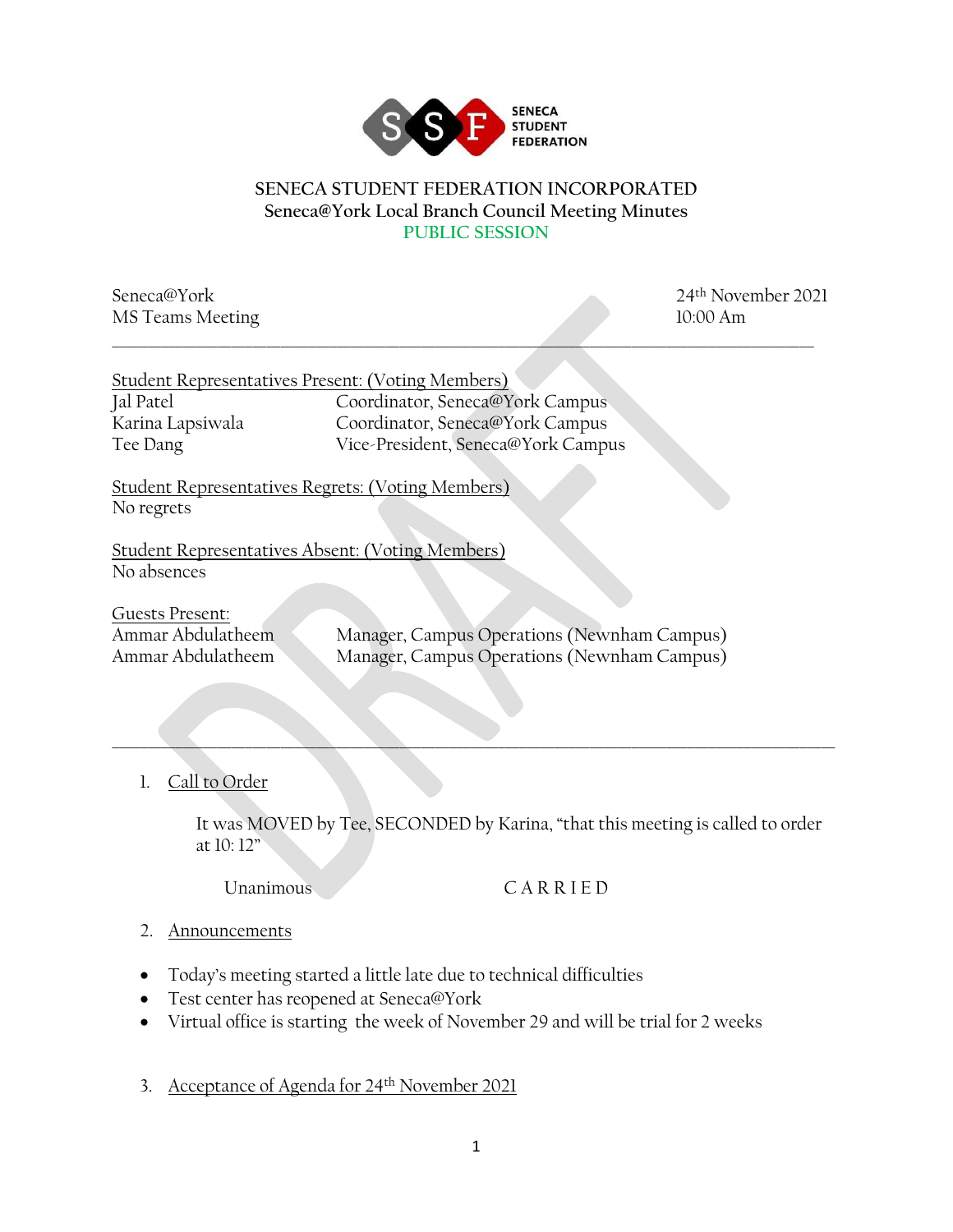It was MOVED by Jal and SECONDED by Tee, "that the agenda for 24th November 2021 be accepted as presented".

Unanimous CARRIED

- 4. Conflicts of Interest No conflicts
- 5. Acceptance of Local Branch Meeting Minutes

It was MOVED by Karina, and SECONDED by Tee, "that the Seneca@York Campus Local Branch Council Public Session meeting minutes for 10th November 2021, be accepted as presented".

Unanimous CARRIED

- 6. Agenda Items
	- a) Goals for next term:
		- Tee has sent a form for council members to fill in what their goals are. The form should be completed and submitted by the end of next week
	- b) Class visits:
		- Each council member will contact 5 program coordinators to schedule class visits.
		- A template email will be used.
		- Do not send repeated emails to program coordinators if they oversee several programs.
		- Will be drafting email and sending before Beginning on the semester on January 4th
	- c) SSF@York virtual office update
		- Waiting for promotions to be implemented
		- The Zoom live will be starting the week of November  $29^{Th}$
	- d) Updated on Library and Cafeteria
		- Library closes at 7 pm, campus closes later (9 pm), students leave campus because they are not allowed to remain. The cafeteria should ideally be open 7am-7pm
		- Email Ritik for further assistance
- 7. Committee Update:
	- a. Karina: